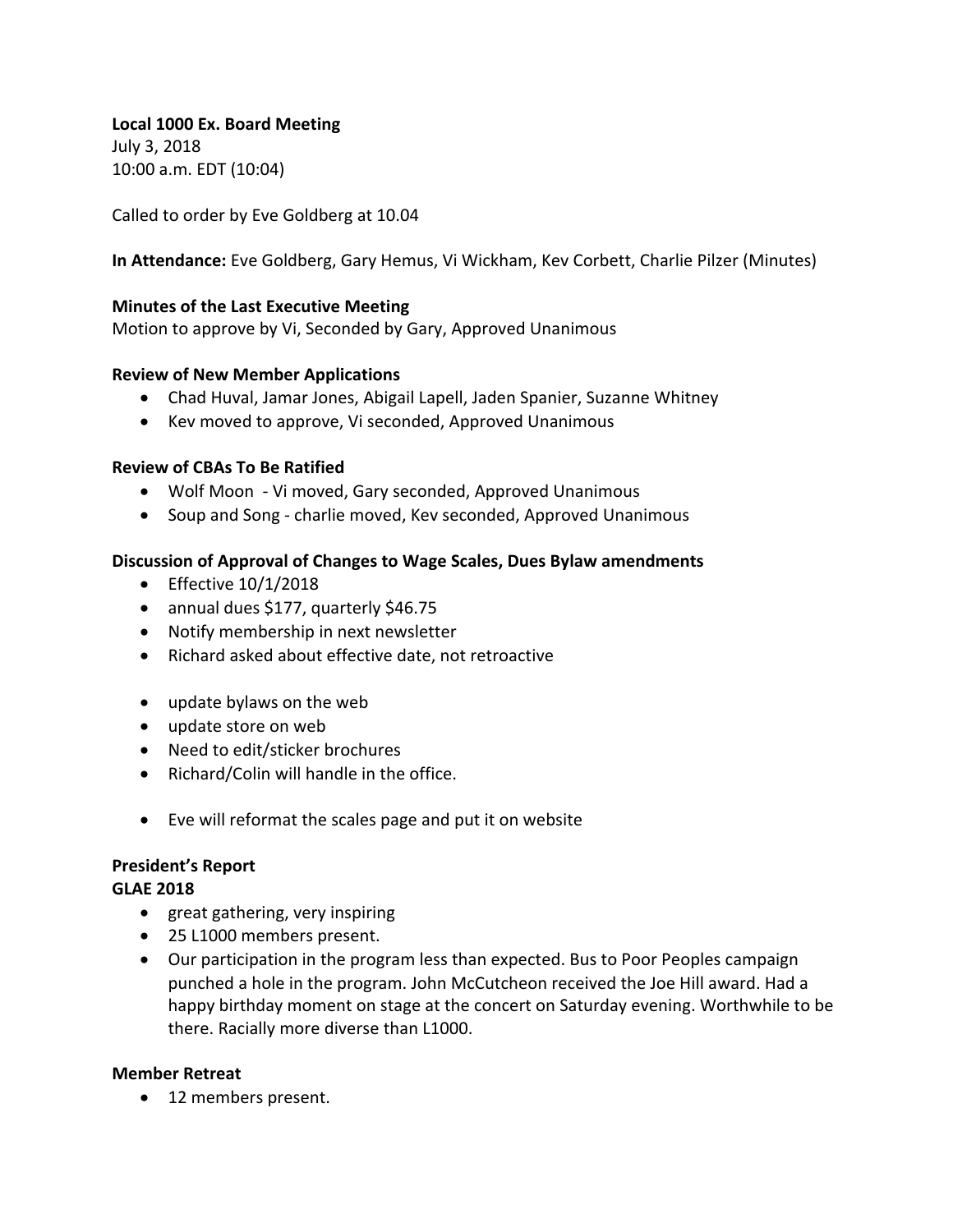- Presentation on Sexual Harrasment and assault. Then debrief on what L1000 can be doing.
- Review of L1000 future. How should L1000 change to have a future. Connect to younger and diverse musicians. Gary suggested that we form a committee to oversee a process of strategic planning and sustainability of the local. Nice party at Tonal Park afterwards.

## **Sexual Harrasment**

- At membership meeting resolution policy adopted.
- Came up with some ideas at the meeting.
- To include specifc language about sexual harrasment in the bylaws.
- Modify grievance policy to include harrasment.
- What can I1000 do with complaints about venues,
- Create a support group within L1000.
- Use Cyber Union Hall to send information to members.
- Include a clause in Fair Trade Music agreement.
- Kev suggested better communication to members. Something beyond eNewsletter.

## **Secretary-Treasurer Report**

- Uploaded reports as of 6/30.
- Discussion of accrual vs cash basis reports
- P&L still reflects \$2000 grant to members so should show a \$500 surplus. \$9000 due at the end of the month for Per Cap. Annual dues are up, work dues are down. Expenses are down a little bit.
- Eve requested that Vi review transactions for categorization clean up P&L.
- We are up \$500 for the year and \$2500 better than this time last year.
- Cash Flow is better and we have been able to pay our bills as they have become due with the exception of Per Capita dues.

# **Canadian Report**

- Kev has a draft of the maternity leave subbing policy will send to Liana and Eve
- Key went to Canadian Conference. Were more receptive than in previous years. Ray Hair and Liana believe that L1000 should be full members of Canadian Conference.
- Should the maternity leave subbing agreement be a more general subbing agreement?
- Reconstituting the canadian committee  $-$
- Interested in cofunding with AFM IEB mostly merch.
- Working on Candian version of the Fair Trade agreement

# **Pension Fund Notice**

- Members received a notice from EMP regarding changes to rehabilition plan.
- CBAs will be required to increase their contribution to rehabilitate the pension but there will be no increase in benefits.